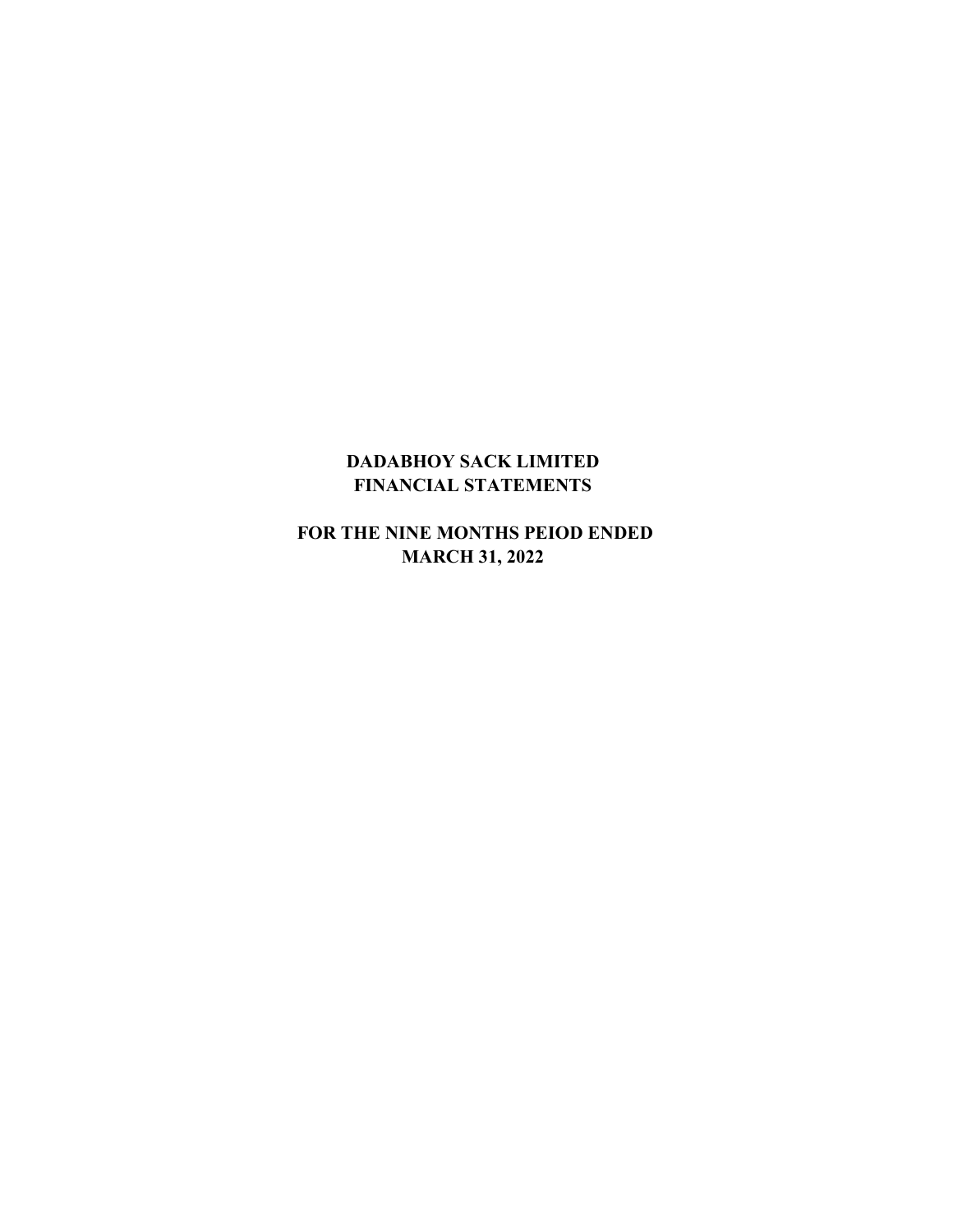# *DADABHOY SACK LIMITED CONDENSED INTERIM STATEMENT OF FINANCIAL POSITION (UN-AUDITED) AS AT MARCH 31, 2022*

|                                                         | <b>Note</b> | (Un-audited)<br>March 31,<br>2022<br><b>Rupees</b> | (Audited)<br>June 30,<br>2021<br>Rupees |
|---------------------------------------------------------|-------------|----------------------------------------------------|-----------------------------------------|
| ASSETS                                                  |             |                                                    |                                         |
| <b>Non-Current Assets</b>                               |             |                                                    |                                         |
| Property, plant and equipment                           | 5           | 116,564,539                                        | 125,285,988                             |
| <b>Current Assets</b>                                   |             |                                                    |                                         |
| Inventory                                               |             | 361,000                                            |                                         |
| <b>Bank</b> balance                                     |             | 2,847                                              | 2,847                                   |
|                                                         |             | 363,847                                            | 2,847                                   |
| <b>Total Assets</b>                                     |             | 116,928,386                                        | 125,288,835                             |
| <u>EQUITY AND LIABILITIES</u>                           |             |                                                    |                                         |
| <b>Authorized Capital</b>                               |             |                                                    |                                         |
| 10,000,000 ordinary shares of Rs. 10 each               |             | 100,000,000                                        | 100,000,000                             |
| Issued, subscribed and paid up capital                  |             | 40,000,000                                         | 40,000,000                              |
| Surplus on revaluation of property, plant and equipment |             | 76,922,447                                         | 80,518,790                              |
| Accumulated losses                                      |             | (33,509,445)                                       | (29, 530, 889)                          |
| <b>Shareholders' Equity</b>                             |             | 83,413,002                                         | 90,987,901                              |
| <b>Non-Current Liabilities</b>                          |             |                                                    |                                         |
| Deferred tax liability                                  |             | 29,855,627                                         | 31,282,202                              |
| <b>Current Liabilities</b>                              |             |                                                    |                                         |
| Trade and other payables                                | 6           | 1,441,992                                          | 1,393,392                               |
| Unclaimed dividend                                      |             | 415,650                                            | 415,650                                 |
| Short term borrowings                                   | 7           | 1,802,115                                          | 1,209,690                               |
|                                                         |             | 3,659,757                                          | 3,018,732                               |
| <b>Contingencies and commitments</b>                    | 8           |                                                    |                                         |
| <b>Total Equity and Liabilities</b>                     |             | 116,928,386                                        | 125,288,835                             |
|                                                         |             |                                                    |                                         |

 $#$ p $\partial$ pda

*Chief Executive*

 $\overline{\phantom{a}}$ 

**\_\_\_\_\_\_\_\_\_\_\_\_\_\_\_\_\_\_\_\_**

*Chief Financial Officer*

*Director*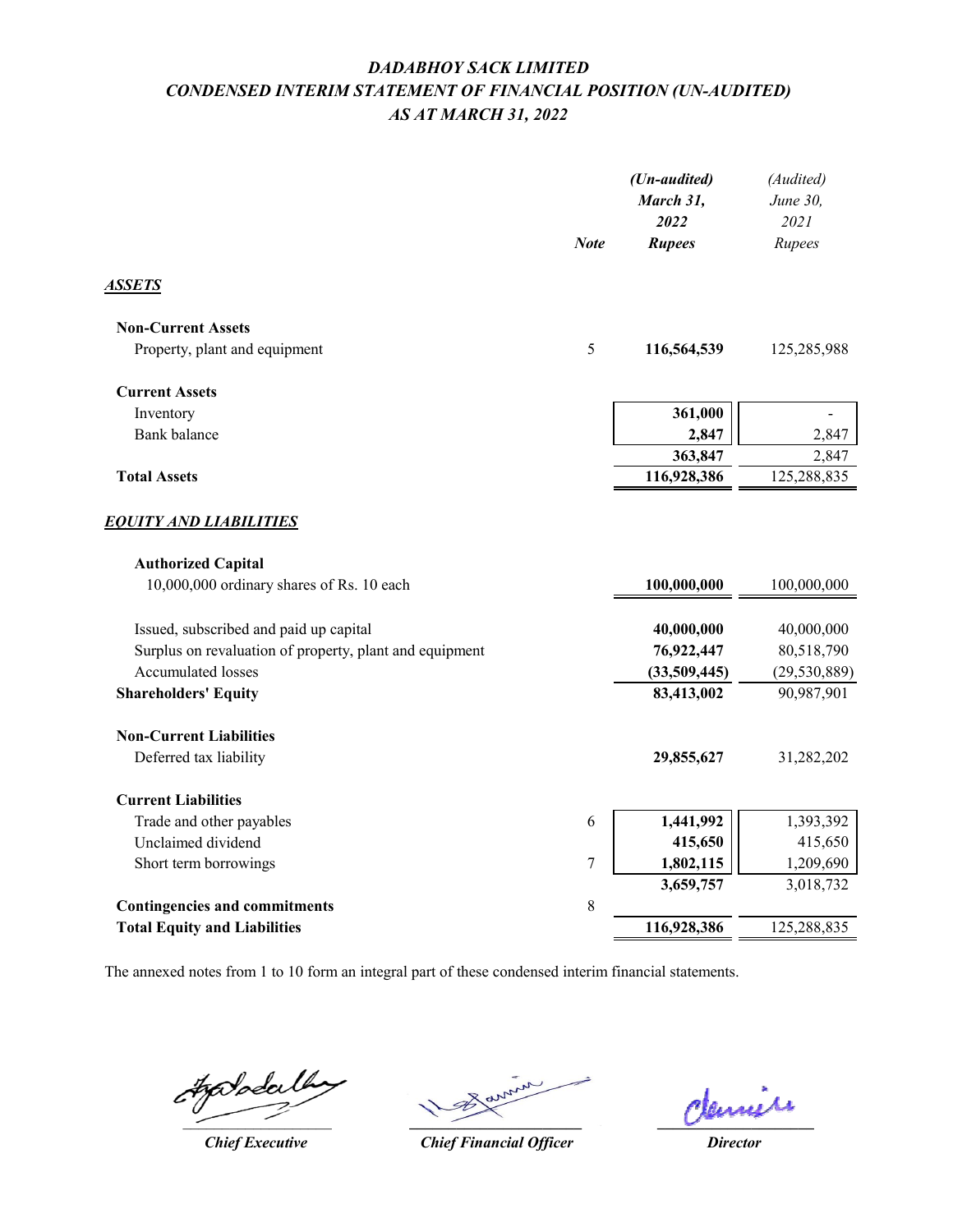# *DADABHOY SACK LIMITED FOR THE PERIOD ENDED MARCH 31, 2022 CONDENSED INTERIM STATEMENT OF PROFIT OR LOSS AND OTHER COMPREHENSIVE INCOME (UN-AUDITED)*

|                                           | Nine months period ended |             | <b>Quarter</b> ended |             |
|-------------------------------------------|--------------------------|-------------|----------------------|-------------|
|                                           | March 31,                |             | March 31,            |             |
|                                           | 2022                     | 2021        | 2022                 | 2021        |
|                                           |                          | Rupees -    |                      |             |
| Sales                                     |                          |             |                      |             |
| Cost of sales                             | (99,000)                 |             |                      |             |
| <b>Gross loss</b>                         | (99,000)                 |             |                      |             |
| Administrative expenses                   | (8,902,474)              | (9,927,400) | (3,039,575)          | (3,230,167) |
| Other charges                             |                          |             |                      |             |
| <b>Operating loss</b>                     | (9,001,474)              | (9,927,400) | (3,039,575)          | (3,230,167) |
| Other income                              |                          |             |                      |             |
| <b>Loss before taxation</b>               | (9,001,474)              | (9,927,400) | (3,039,575)          | (3,230,167) |
| Taxation                                  | 1,426,575                | 1,873,497   |                      |             |
| Loss after taxation                       | (7,574,899)              | (8,053,903) | (3,039,575)          | (3,230,167) |
| Other comprehensive income for the period |                          |             |                      |             |
| Total comprehensive loss for the period   | (7,574,899)              | (8,053,903) | (3,039,575)          | (3,230,167) |
| Loss per share                            | (1.89)                   | (2.01)      | (0.76)               | (0.81)      |

#golodalh **\_\_\_\_\_\_\_\_\_\_\_\_\_\_\_\_\_\_\_**

*Chief Executive*

*\_\_\_\_\_\_\_\_\_\_\_\_\_\_\_\_\_\_\_\_\_\_*

*Chief Financial Officer*

deminis

*Director*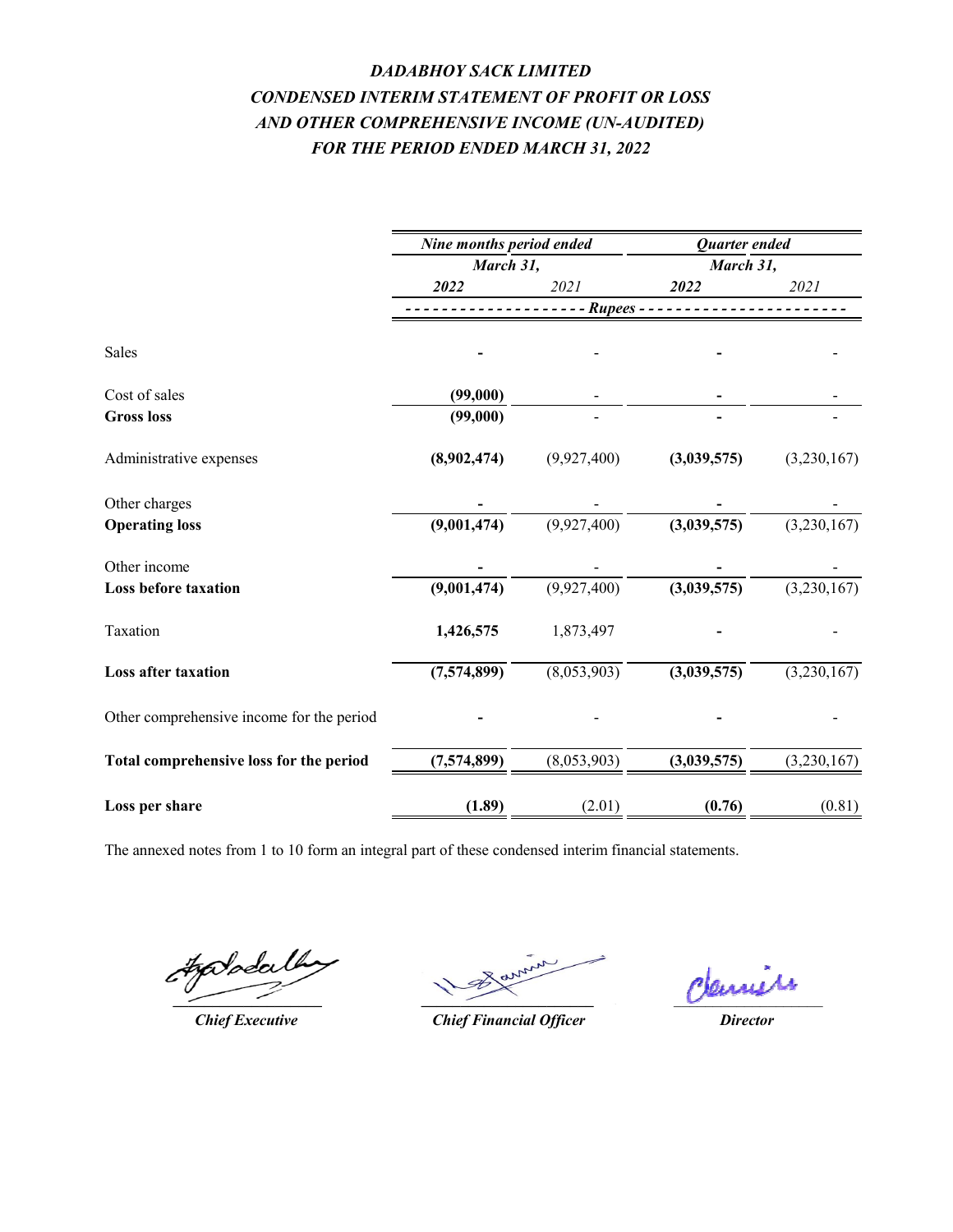## *DADABHOY SACK LIMITED CONDENSED INTERIM STATEMENT OF CHANGES IN EQUITY (UN-AUDITED) FOR THE PERIOD ENDED MARCH 31, 2022*

|                                                                                                         | Share capital | Capital reserve<br><b>Surplus on</b><br>revaluation of<br>property, plant<br>and equipment | <b>Accumulated</b><br>losses | <b>Total</b> |
|---------------------------------------------------------------------------------------------------------|---------------|--------------------------------------------------------------------------------------------|------------------------------|--------------|
|                                                                                                         |               | Rupees -                                                                                   |                              |              |
| Balance as at June 30, 2020- Audited                                                                    | 40,000,000    | 88,510,665                                                                                 | (27, 463, 898)               | 101,046,767  |
| Total comprehensive loss for the period                                                                 |               |                                                                                            | (8,053,903)                  | (8,053,903)  |
| Transferred from revaluation surplus<br>on account of incremental depreciation<br>- net of deferred tax |               | (3,995,937)                                                                                | 3,995,937                    |              |
| Balance as at March 31, 2021                                                                            | 40,000,000    | 84,514,728                                                                                 | (31, 521, 864)               | 92,992,864   |
| Balance as at June 30, 2021- Audited                                                                    | 40,000,000    | 80,518,790                                                                                 | (29,530,889)                 | 90,987,901   |
| Total comprehensive loss for the period                                                                 |               |                                                                                            | (7,574,899)                  | (7,574,899)  |
| Transferred from revaluation surplus<br>on account of incremental depreciation<br>- net of deferred tax |               | (3,596,344)                                                                                | 3,596,344                    |              |
| Balance as at March 31, 2022                                                                            | 40,000,000    | 76,922,447                                                                                 | (33,509,445)                 | 83,413,002   |

Capital reserves will be utilized for any purpose only after they are realized and transferred to unappropriated profits. However, these reserves can be individually offset against losses arising in future periods, (if any) from revalued assets.

Søda

 $\overline{\phantom{a}}$ 

\_\_\_\_\_\_\_\_\_\_\_\_\_\_\_\_\_\_\_ **\_\_\_\_\_\_\_\_\_\_\_\_\_\_\_\_\_\_\_**

*Chief Executive Director Chief Financial Officer*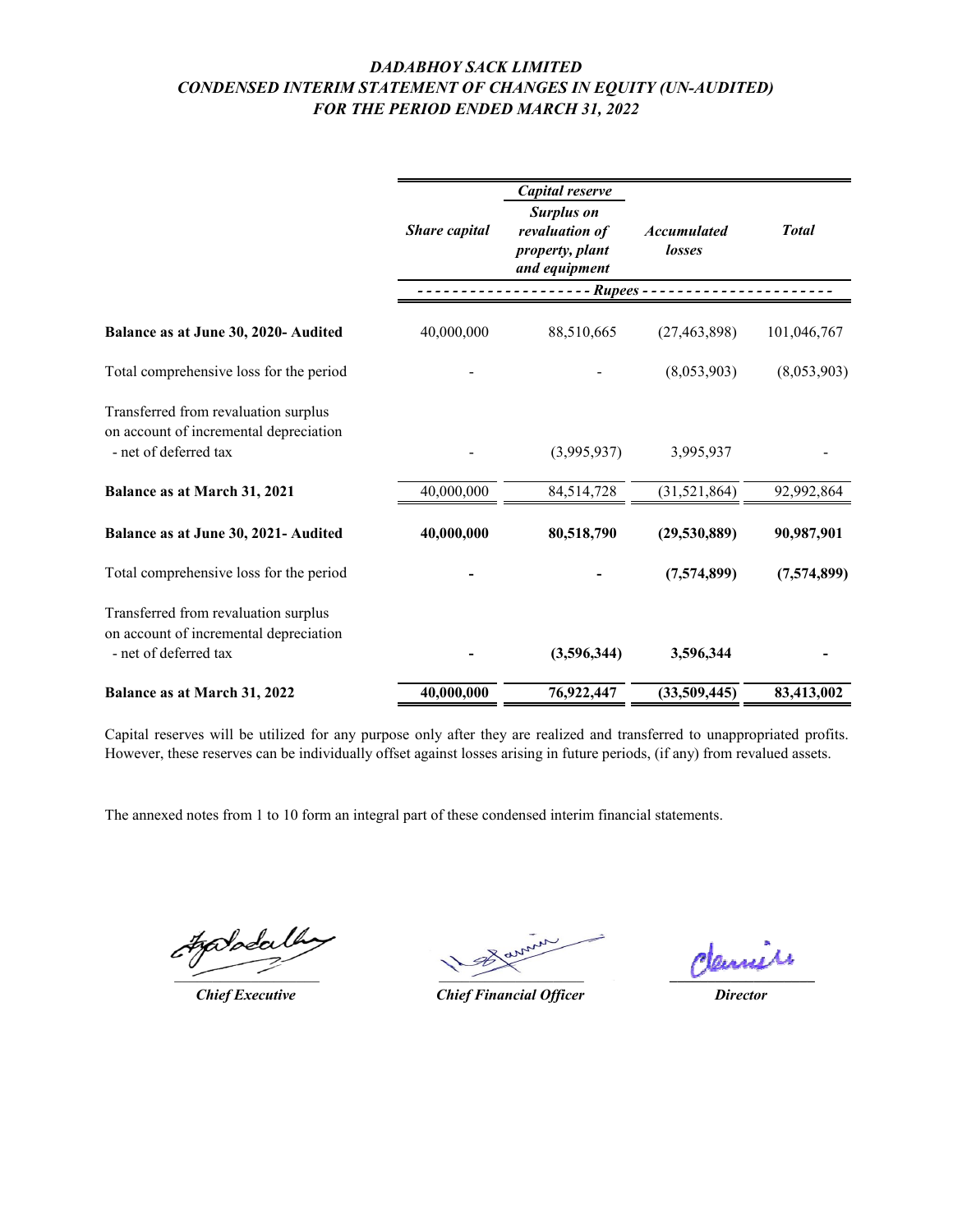# *DADABHOY SACK LIMITED CONDENSED INTERIM STATEMENT OF CASH FLOWS (UN-AUDITED) FOR THE PERIOD ENDED MARCH 31, 2022*

|                                                                | Quarter ended    |             |
|----------------------------------------------------------------|------------------|-------------|
|                                                                | (Un-audited)     |             |
|                                                                | March 31,        |             |
|                                                                | 2022             | 2021        |
|                                                                | $-$ - Rupees - - |             |
| <b>CASH FLOWS FROM OPERATING ACTIVITIES</b><br>A.              |                  |             |
| <b>Loss before taxation</b>                                    | (9,001,474)      | (9,927,400) |
| <b>Adjustments for:</b>                                        |                  |             |
| Depreciation                                                   | 8,721,449        | 9,690,500   |
| Cash outflow before working capital changes                    | (280, 025)       | (236,900)   |
| <b>Working capital changes:</b>                                |                  |             |
| Increase in current assets                                     |                  |             |
| Prepayments                                                    |                  | (50,000)    |
| Inventory                                                      | (361,000)        |             |
|                                                                | (361,000)        | (50,000)    |
| Increase in current liabilities                                |                  |             |
| Trade and other payables                                       | 48,600           | 48,600      |
| Net cash used in operating activities                          | (592, 425)       | (238, 300)  |
| <b>CASH FLOWS FROM FINANCING ACTIVITIES</b><br><b>B.</b>       |                  |             |
| Short term borrowings - net                                    | 592,425          | 238,300     |
| Net cash generated from financing activities                   | 592,425          | 238,300     |
| Net increase / (decrease) in cash and cash equivalents $(A+B)$ |                  |             |
| Cash and cash equivalents at beginning of the period           | 2,847            | 2,847       |
| Cash and cash equivalents at end of the period                 | 2,847            | 2,847       |

tododa Ų.  $\sim$ 

*Chief Executive*

*\_\_\_\_\_\_\_\_\_\_\_\_\_\_\_\_\_\_\_\_\_\_*

*\_\_\_\_\_\_\_\_\_\_\_\_\_\_\_\_\_\_\_\_\_\_*

*Director*

*Chief Financial Officer*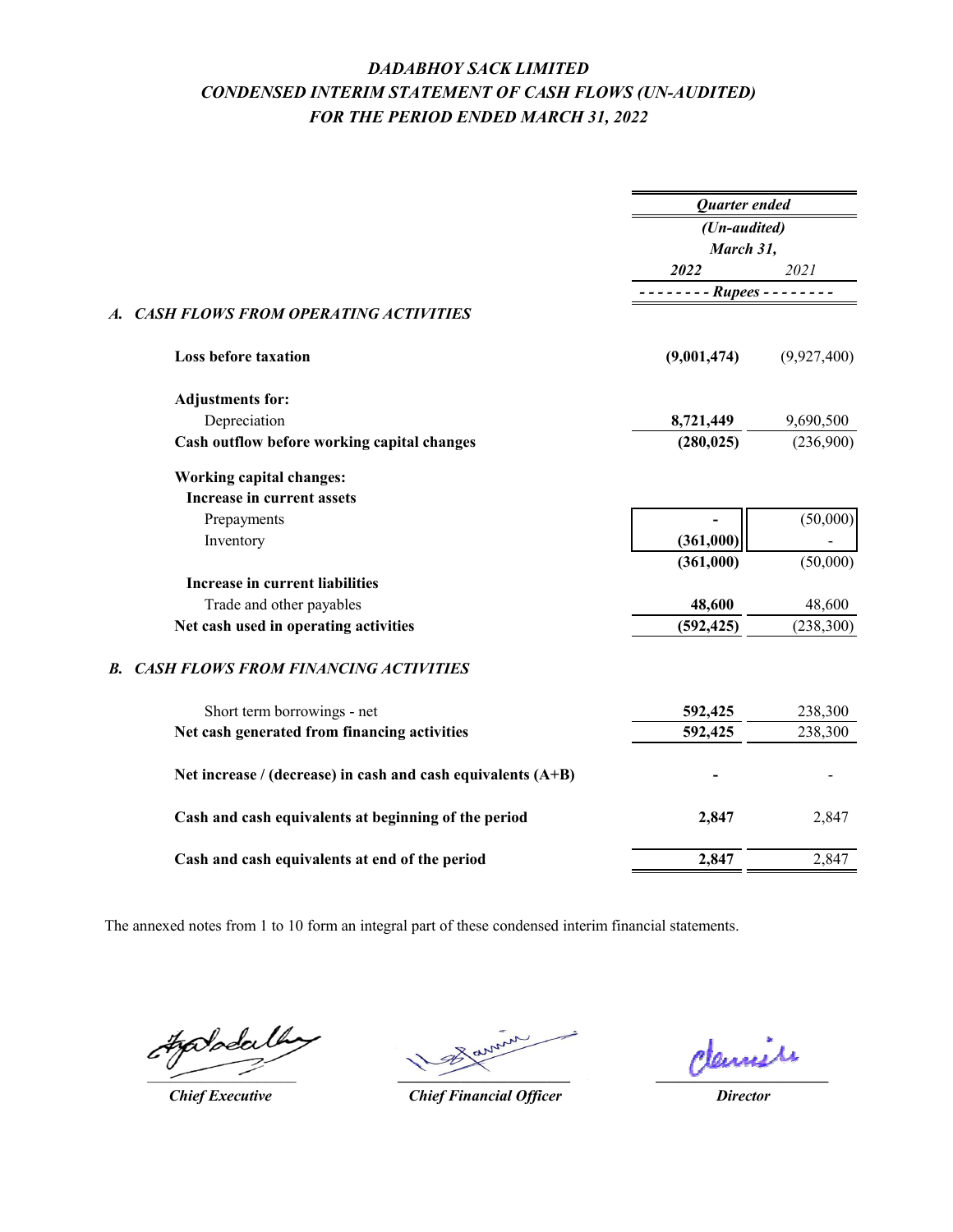## *DADABHOY SACK LIMITED NOTES TO THE CONDENSED INTERIM FINANCIAL STATEMENTS (UN-AUDITED) FOR THE QUARTER ENDED MARCH 31, 2022*

### *1 STATUS AND NATURE OF BUSINESS*

*1.1* The Company was incorporated on September 27, 1983 as a Private Limited Company by the name of Paperpro Industries (Private) Limited under the repealed Companies Act, 1913. The Company was converted into Public Limited Company on October 27, 1994 while its name was changed to Dadabhoy Sack Limited on January 19, 1995 under the repealed Companies Ordinance, 1984 (now the Companies Act, 2017). The principal activity of the Company is the manufacturing and sale of paper bags. In February 1996, the Company was listed at Stock Exchanges of Karachi and Lahore (now the Pakistan Stock Exchange Limited - PSX). The Company's registered office is situated at suite # 4, 2nd Floor, Plot no. 28-30/C, Noor Centre, Khayaban-e-Ittehad, Lane no.12, Phase VII, D.H.A., Karachi, Sindh. Manufacturing facility of the Company is located at Deh, Hatal Buth, Thana Bula Khan, Main Super Highway, Jamshoro, Sindh.

Trading in shares of the Company was suspended by the Stock Exchanges on October 26, 2009 due to non compliances with respect to Listing Regulations (now the PSX Rule Book).

### *1.2 Going concern assumption:*

During the half year ended March 31, 2022, the Company has incurred loss after taxation amounting to Rs. 7.5750 (March 31, 2021: Rs. 8.053) Million, rising its accumulated losses to Rs. 33.509 (June 30, 2021: Rs. 29.531) Million. Further, current liabilities of the Company exceeded its current assets by Rs. 3.296 (June 30, 2021: Rs. 3.016) Million. The operations of the Company are closed since financial year 2008 due to which the Company is facing financial and operational difficulties and is unable to discharge its liabilities in due course of business. The Company is reporting nil sales since then and is totally dependent on the financial support of its Directors.

The management of the Company has prepared these condensed interim financial statements on going concern basis due to the following reasons:

- *a*) The Company has revaluation surplus on property, plant and equipment amounting to Rs. 76.92 (June 30, 2021: Rs. 80.52) Million as on the reporting date, which is far more than the accumulated losses of the Company as stated above.
- *b)* Management of the Company has firm intention to revive the overall operations of the Company for which the Company is seeking finance from external sources to fulfill the working capital requirements. Further, Management is currently corresponding with prospective customers including cement factories situated adjacent to the premises of the Company and is confident to achieve new orders and business which would result in wiping off the accumulated losses and would improve the overall financial and operational outlook of the Company.

### *2 BASIS OF PREPARATION*

*2.1* These condensed interim financial statements of the Company are unaudited and have been prepared in accordance with the requirements of the International Accounting Standard 34 - 'Interim Financial Reporting' and provisions of and directives issued under the Companies Act, 2017 (The Act). In case where requirements differ, the provisions of or directives issued under the Act have been followed.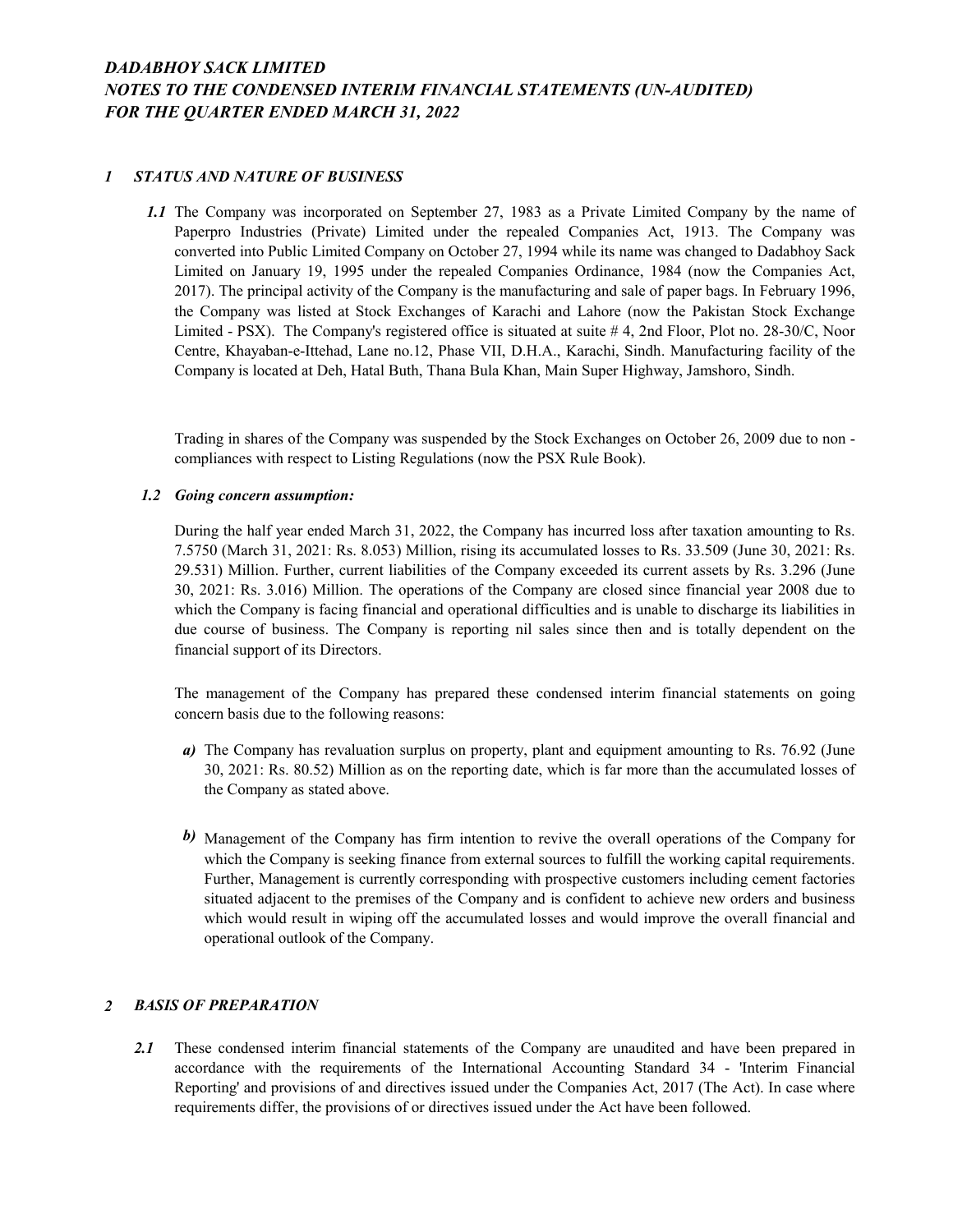- *2.2* The figures of condensed interim statement of profit or loss and other comprehensive income for the period ended March 31, 2022 have not been reviewed by the auditors of the Company as they have reviewed the cumulative figures for the half year ended December 31, 2021. These condensed interim financial statements does not include all the information and disclosures required in annual financial statements, and should be read in conjunction with the Company's annual financial statements for the year ended June 30, 2021.
- *2.3* These condensed interim financial statements has been prepared under 'historical cost convention.
- *2.4* These condensed interim financial statements are presented in Pakistani Rupees which is also the functional currency of the Company.
- *2.5* The comparative statement of financial position presented has been extracted from the annual financial statements for the year ended June 30, 2021, whereas the comparative condensed interim statement of profit or loss and other comprehensive income, condensed interim statement of changes in equity and condensed interim statement of cash flows have been extracted from the unaudited condensed interim financial statements for the half year ended December 31, 2021.

## *3 SIGNIFICANT ACCOUNTING POLICIES*

The accounting policies, applied in the preparation of these condensed interim financial statements are the same as those applied in the preparation of the annual audited financial statements of the Company for the year ended June 30, 2021.

Certain standards, amendments and interpretations to the approved accounting standards are effective for accounting periods beginning on or after July 1, 2021 but are considered not to be relevant or have any significant effect on the Company's operation and are therefore not detailed in these condensed interim financial statements.

### *4 ACCOUNTING ESTIMATES, JUDGMENTS AND FINANCIAL RISK MANAGEMENT*

- *4.1* The preparation of these condensed interim financial statements in conformity with approved accounting standards as applicable in Pakistan requires management to make estimates, assumptions and use judgments that affect the application of policies and reported amounts of assets and liabilities and income and expenses. Estimates, assumptions and judgments are continually evaluated and are based on historical experience and other factors, including reasonable expectations of future events. Revision to accounting estimates are recognized prospectively commencing from the period of revision.
- *4.2* In preparing these condensed interim financial statements, the significant judgments made by the management in applying the Company's accounting policies and the key source of estimation and uncertainty were the same as those that applied to the financial statements as at and for the year ended June 30, 2021.
- *4.3* The Company's financial risk management objectives and policies are consistent with those disclosed in the financial statements for the year ended June 30, 2021.